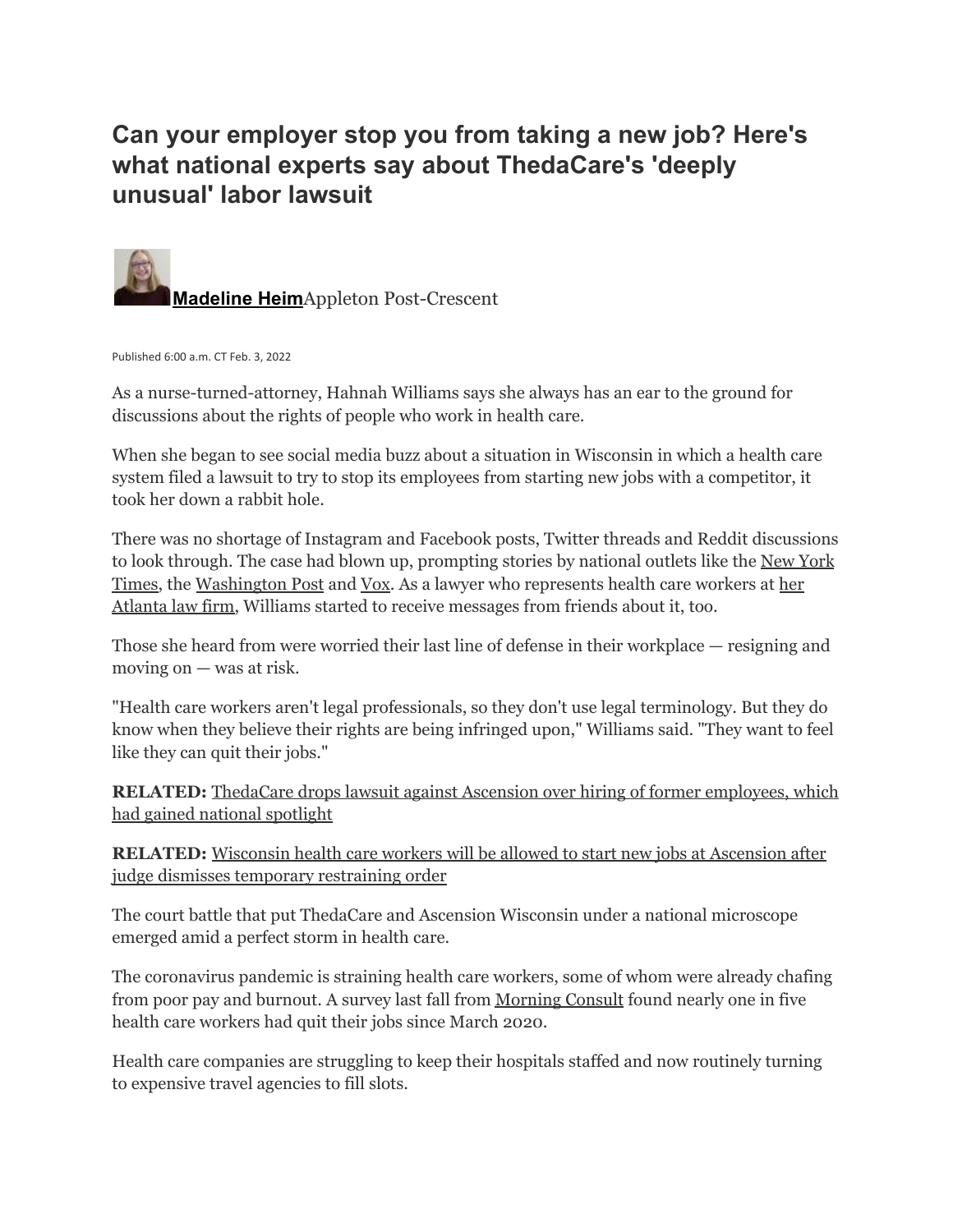ThedaCare's [complaint](https://www.documentcloud.org/documents/21186264-2022cv000068-sac4317479?responsive=1&title=1) called Ascension's hiring of its employees "shocking" during a time of "unprecedented strain."

The legal dispute began and concluded in little more than a week.

ThedaCare accused Ascension of improperly hiring away the majority of a specialized interventional radiology and cardiovascular team from its Neenah hospital to work at Ascension St. Elizabeth Hospital in Appleton, a move that ThedaCare lawyers argued would jeopardize high-level stroke and trauma care in the region.

Outagamie County Circuit Court Judge Mark McGinnis signed a temporary restraining order Jan. 21 blocking the workers from starting their new jobs.

McGinnis overturned that restraining order Jan. 24 after a formal hearing in which he concluded ThedaCare could fix their staffing problem in other ways. Last Friday, ThedaCare dropped the lawsuit entirely.

Williams said she wasn't surprised that the news caught fire in the health care community. Nurses and others in the field have been begging for help since the pandemic started, she said, citing lack of personal protective equipment, long hours and working conditions that don't support their mental health.

It was only natural for them to fear that a lawsuit like this could be replicated.

"They're smart enough to know, 'If a hospital can do that in Wisconsin, then a hospital may be able to do that in my state,'" Williams said.

Others took notice too. A popular blog about workplace dilemmas, "Ask A Manager," [tweeted](https://twitter.com/AskAManager/status/1484967544876408838), "This is seriously f'd up." A former labor reporter at the New York Times called the situation "[CRAZY](https://twitter.com/greenhousenyt/status/1485355704651337730?s=20&t=MmyQsqVnLjMDH2rjfjUhiw)." It also made rounds on Reddit, where commenters [expressed](https://www.reddit.com/r/nursing/comments/sbzoqa/i_applied_at_thedacare_just_so_i_can_personally/) fury at ThedaCare and the news that McGinnis had dropped the injunction garnered more than 50,000 [upvotes.](https://www.reddit.com/r/antiwork/comments/sbwaay/update_on_the_thedacare_case_judge_mcginnis_has/?utm_source=share&utm_medium=ios_app&utm_name=iossmf)

Legal experts across the country found the case hair-raising, as well.

Sachin Pandya, who researches employment law at the University of Connecticut, said it wasn't the broader lawsuit that caught his eye but rather the terms of the temporary restraining order McGinnis signed.

In its initial request for a temporary hold, attorneys for ThedaCare wrote that Ascension should either send one technologist and one nurse from the group that quit back to ThedaCare or cease the hiring of all seven people until ThedaCare could find replacements.

The former provision was eventually struck from the restraining order after McGinnis initially signed it. McGinnis said he signed the order because the situation seemed serious and he wanted to get a hearing on his calendar quickly — and [Wisconsin](https://docs.legis.wisconsin.gov/statutes/statutes/813/02) statute directs the court to give extra weight to public safety in such instances.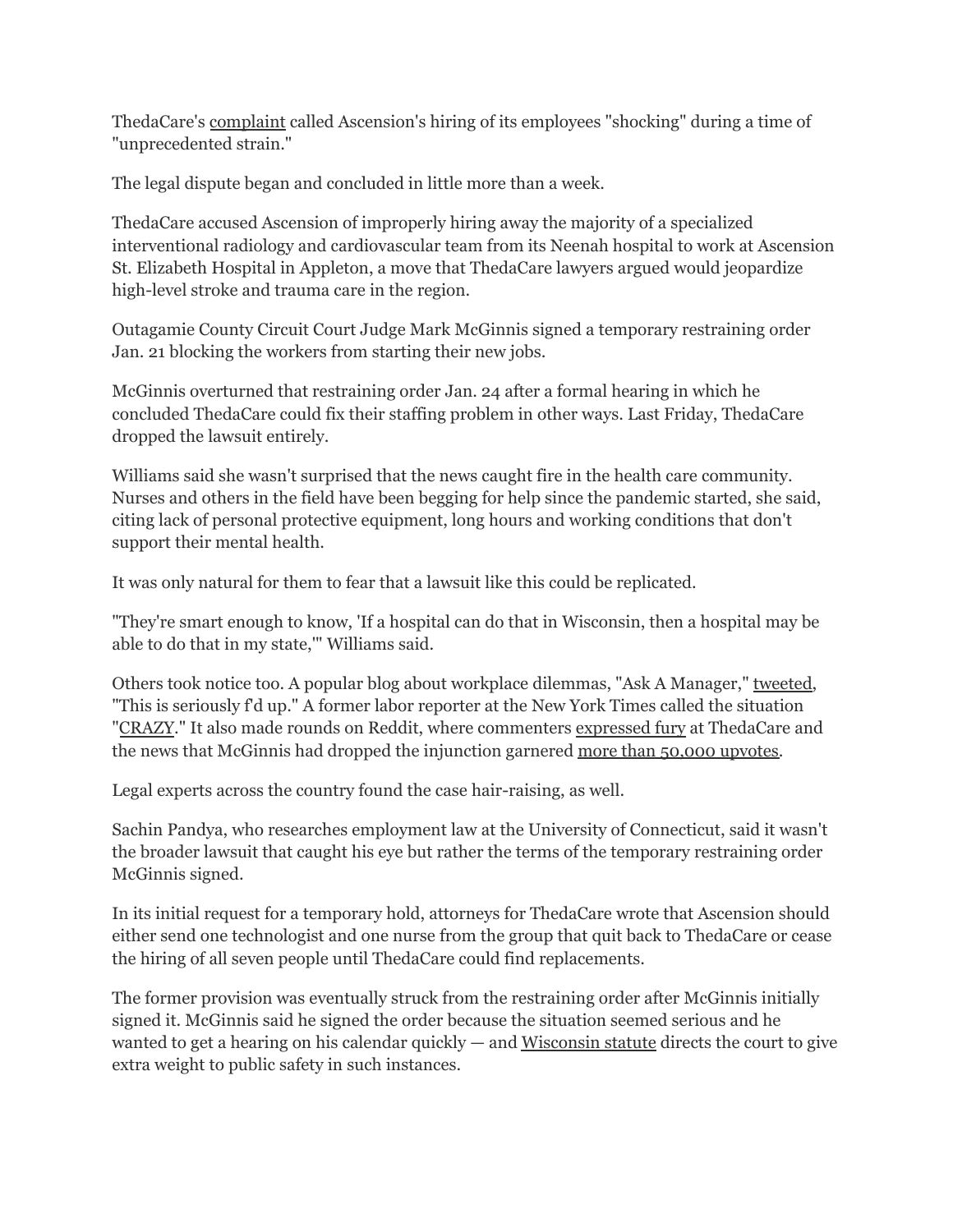But even the second provision, to delay the hiring, runs afoul of the idea that at-will employees should be able to change their employment, Pandya said.

"Work law types like me caught wind of this and immediately thought, 'What's going on here?'" he said. "It seemed deeply unusual and in conflict with a lot of typical legal protections."

If health care providers agreed not to hire each other's employees, experts say that could land them in trouble.

Labor mobility has gotten increased attention from the federal government in light of COVID-19. In March 2020, the Department of Justice's Antitrust Division and the Federal Trade Commission issued a joint [statement](https://www.justice.gov/opa/pr/justice-department-and-federal-trade-commission-jointly-issue-statement-covid-19-and) warning employers not to "exploit the pandemic" to start making anti-competition agreements that would ultimately hurt workers.

Orly Lobel is a law professor at the University of San Diego whose research on non-compete restrictions was used in a 2016 push from the [Obama](https://www.sandiego.edu/news/law/detail.php?_focus=57717) White House to discourage such actions, including agreements not to poach employees. Those agreements can result in wage suppression for workers, she explained, and can harm economic development more broadly.

The idea that labor market competition is vital to protecting employee rights is becoming more accepted, Lobel said, and even though health care is different from other businesses in that it involves patients' lives, the principle still holds true.

"A hospital should aim for retention rather than, through the courts, preventing employees from leaving," she said. "If hospitals are competing over the best resources, they're also more likely to elevate their services and do better ... that's better for consumers."

What ThedaCare requested in its push for the temporary restraining order inched close enough to such an agreement that Ascension's lawyers brought up the federal antitrust division's position in the initial hearing for the case.

A court signing off on a request to make workers return to their former employer or blocking them from starting at a new one, even just briefly, also raises concerns about involuntary servitude, which is prohibited in both the U.S. and Wisconsin constitutions, Pandya added.

## **What's next?**

Locally, the saga is over. ThedaCare dropped the broader lawsuit alleging Ascension had wrongfully stepped in and hired the workers knowing it would derail the former hospital's operations, and its president said they've found solutions to fill the staffing holes while they look for permanent replacements.

But what effect, if any, it will have on other hospitals and their workers across the country remains to be seen.

Williams, who was interviewed prior to the suit being withdrawn, said if it was effective, it might have caused health care employers to take a closer look at their recruitment strategies and